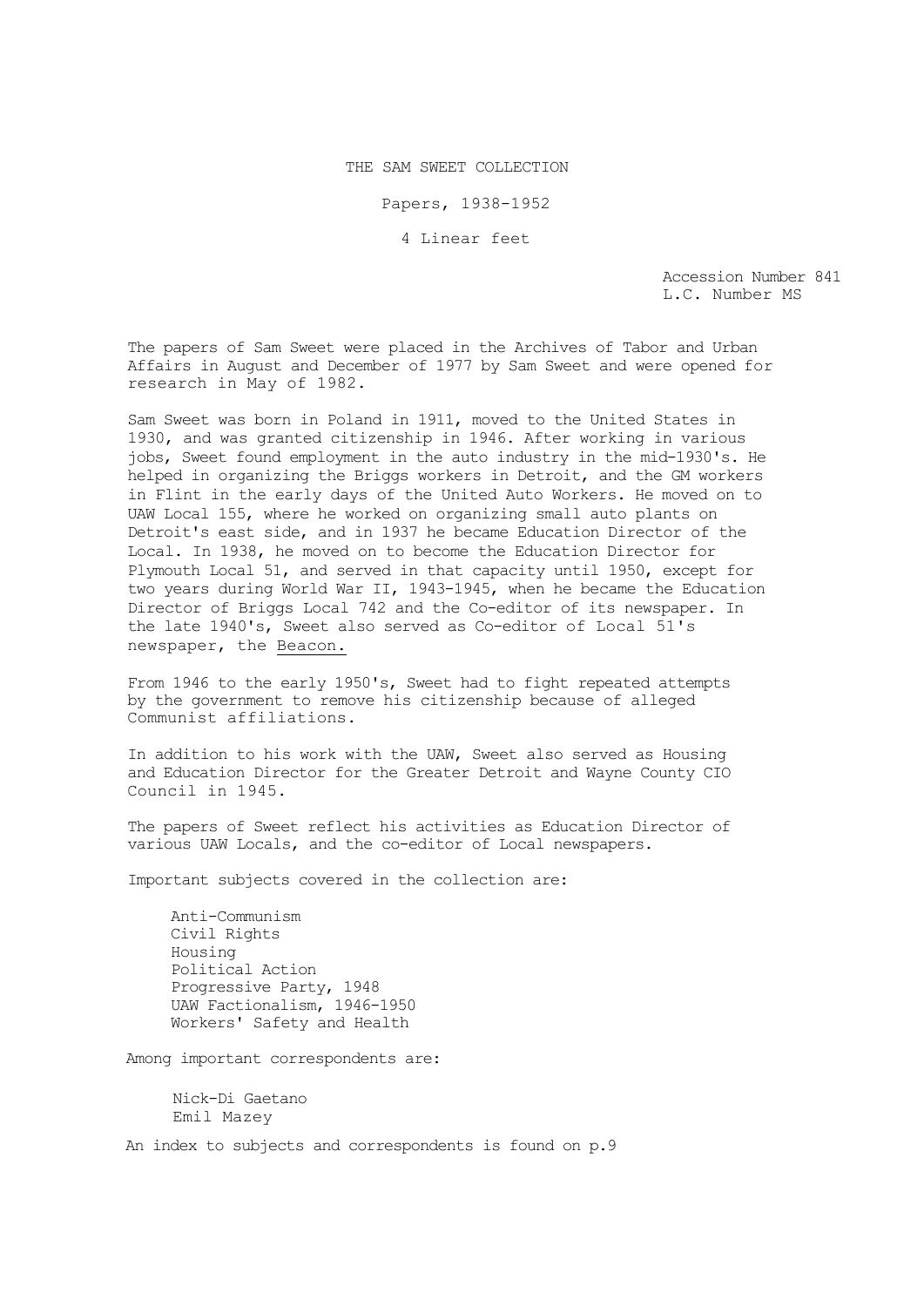$-2-$ 

#### Contents

#### 8 manuscript boxes

- Series I, Local 51, 1938-1942, and 1945-1950; Boxes 1-4: Reports, articles, correspondence and other materials concerning education and other subjects Sweet was interested in as Education Director of Local 51. These subjects include civil rights, Chrysler strikes, UAW factionalism and political action.
- Series II, Local 742, 1943-1945; Boxes 5-7: Correspondence, housing applications, leaflets and other items collected by Sweet while Education Director of Local 742. Some of the subjects covered are housing, civil rights, World War II, and the political action of the UAW.
- Series III, Progressive Party, 1948-1952; Box 8: Newsletters, leaflets, and convention materials relating to the presidential campaign of the Progressive Party in 1948 in which Local 51's leadership was actively involved.

Non-manuscript material

Approximately 15 photographs of Local union leaders and newspaper mats have been placed in the Archives Audio Visual Collection. Numerous books concerning labor history and economics, pamphlets concerning workers' safety, education, and UAW convention proceedings, and newspapers from Local 51, other UAW Locals, and other union--such as the United Electrical Workers and the Farm Equipment Workers--are available in the Archives library.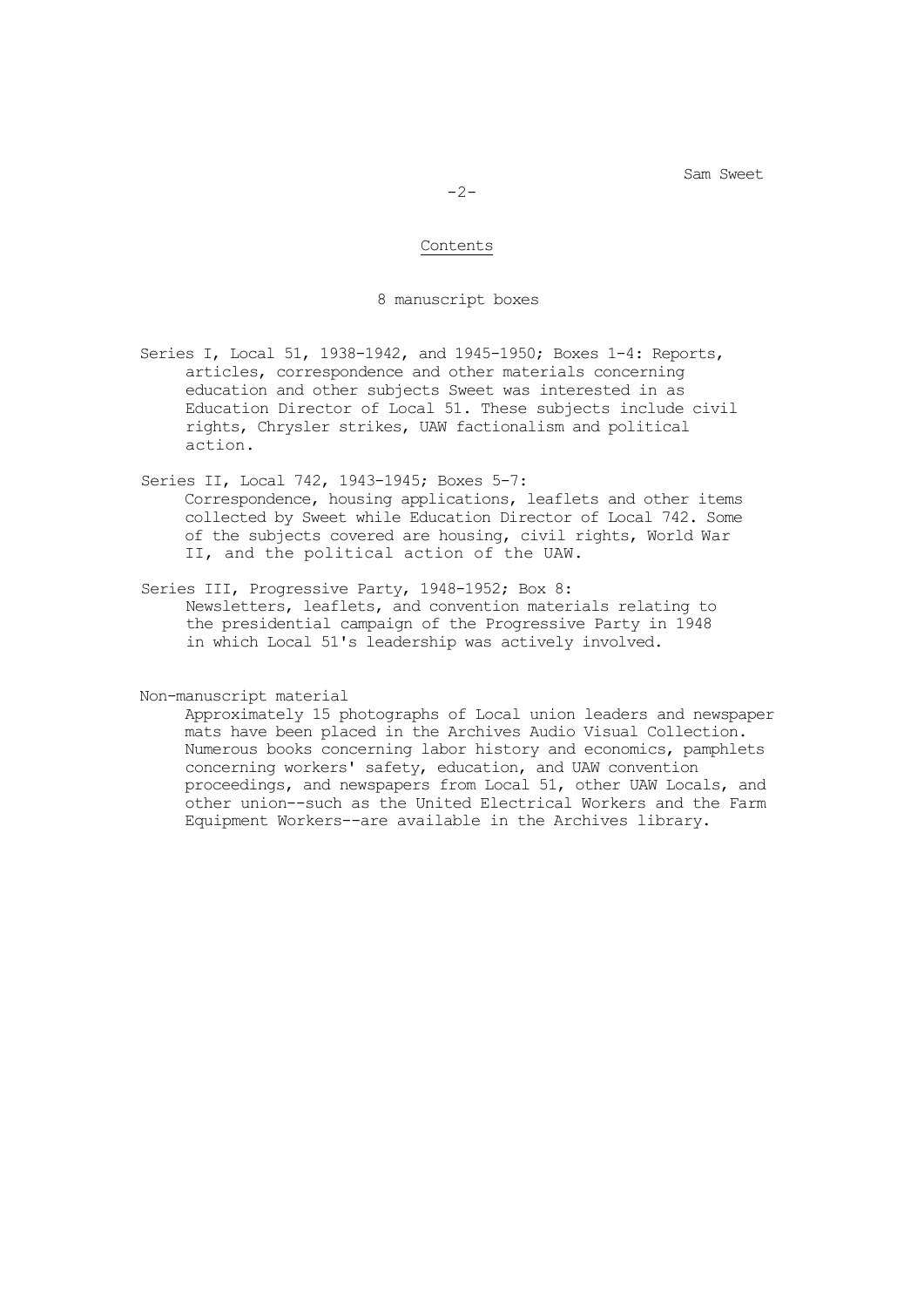```
-3-
```
### Series I Local 51 1938-1942, 1945-1950 Boxes 1-4

Correspondence, reports, articles, leaflets, and other printed materials generated and collected by Sweet while Education Director of Plymouth local 51. Important subjects covered in this series are Chrysler strikes, UAW factionalism, civil rights, and UAW political action. This series also includes materials relating to the attempts of the government to deport Sweet as a Communist in the late 1940's and early 1950's and his defense. The papers are arranged alphabetically by subject or originating body and cover the years 1938-1942 and 1945-1950.

Box 1

| 1.<br>4.<br>6.<br>7.<br>8.<br>9. | 2. Beacon Drafts<br>3. Bowling<br>By-laws<br>5. China, 1948-1949 | American Jewish Labor Council, 1947-1949<br>Chrysler, 1939, 1946-1949<br>; Advertisements, 1950<br>; Strike, May 1948<br>; Strike, 25 Jan-4 May 1950 |
|----------------------------------|------------------------------------------------------------------|------------------------------------------------------------------------------------------------------------------------------------------------------|
| 10.                              |                                                                  | ; Markers' Security Program                                                                                                                          |
| 11.<br>12.                       |                                                                  | Civil Rights, 1946-1950                                                                                                                              |
| 13.                              |                                                                  | ; Protection of Foreign Born<br>Civil Rights Congress, 1947                                                                                          |
|                                  |                                                                  | 14. Committee for a Militant and Democratic UAW                                                                                                      |
|                                  |                                                                  | 15. Cooperatives, Credit Unions                                                                                                                      |
| 16.                              |                                                                  | Correspondence, Jun 1947-Apr 1950                                                                                                                    |
| 17.                              |                                                                  | Detroit Council of American-Soviet Friendship, 1945                                                                                                  |
|                                  |                                                                  | 18. Detroit Edison; Home Service Division                                                                                                            |
|                                  | 19. Education                                                    |                                                                                                                                                      |
| Box 2                            |                                                                  |                                                                                                                                                      |
|                                  |                                                                  | 1-3. Education; claims Jun-Nov 1947, Sep-Nov 1949                                                                                                    |
| 4.                               |                                                                  | : Committee                                                                                                                                          |
| 5.<br>6.                         |                                                                  | ; Committee minutes, 15 Jul 1948-4 Jan 1950                                                                                                          |
| 7.                               |                                                                  | ; UAW Campus Clippings, 24-27 Jun 1942<br>; UAW East Side Committee, 1942                                                                            |
| 8.                               |                                                                  | ; UAW Education Dept.                                                                                                                                |
| 9.                               |                                                                  | ; UAW Radio Dept.                                                                                                                                    |
| 10.                              |                                                                  | ; UAW Region 1, 1942-1943, 1945                                                                                                                      |
| 11.                              |                                                                  | ; UAW State Committee                                                                                                                                |
| 12-13.                           |                                                                  | Elections; Local 51, 1946-1950                                                                                                                       |

- 14. ; Other UAW Locals
	- 15. Factionalism, 1939, 1946-1949
	- 16. Factionalism; Danowski-Matthews conflict, Sep-Nov 1947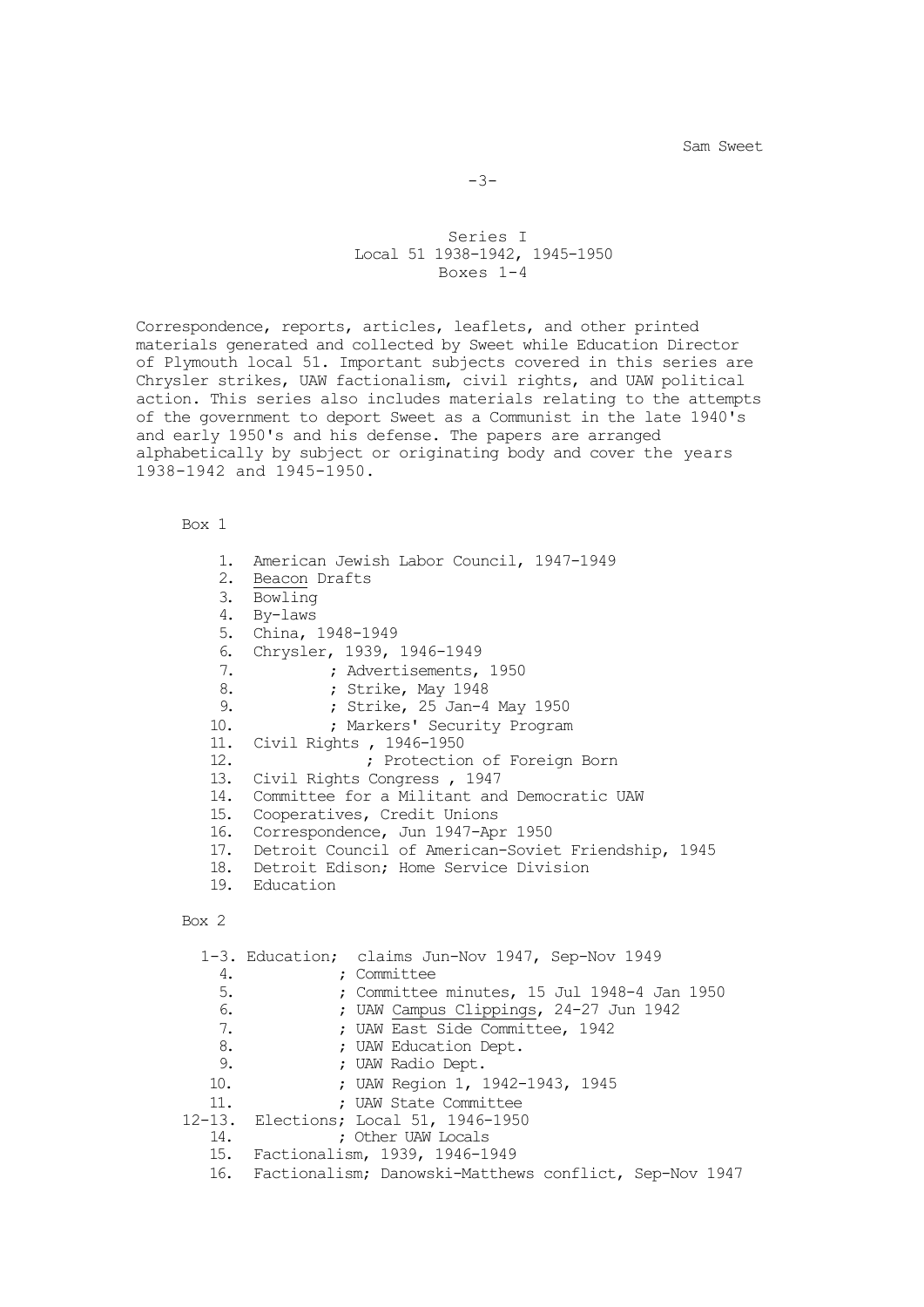$-4-$ 

Box 2 (cont.) 17. Factionalism; Other UAW Locals, 1937-1939<br>18. : Other UAW Locals, 1946-1950 18. <br>
19. ; Other Unions. 1948<br>
19. : Other Unions. 1948 19. ; Other Unions, 1948<br>20. : Raiding , 1946-1950 20. <br>
21. ; UAW Executive Board<br>
21. ; UAW Executive Board 21. (2008) ; UAW Executive Board Action, Dec 1948-Jan 1949<br>22. (2008) : UAW Leadership, 1947-1949 ; UAW Leadership, 1947-1949 23. Fair Employment 24. Federated Press; press releases, Jun 1947-Jul 1948 25. FIAT Corporation<br>26. Financial Stateme 26. Financial Statements, Receipts, 1948-1949 Box 3 1. Greater Detroit and Wayne County Industrial Union Council, 1948 2. Bousing, 1942, 1945-1949 3. In Fact, Dec 1944-May 1949 4. Labor Day Parade; minutes, attendance cards, 1947, 1949 5. Letters from Mortimer, 1950 6. Membership Lists 7. Michigan CIO News Service, Jun 1948-Jan 1949 8. Miscellaneous 9. Miscellaneous 10. National Committee for Peaceful Alternatives 11. Notes 12. Other Unions 13. ; UAW Locals ; United Electrical, Radio, and Machine Workers, 1946-1950 15. People's Lobby Inc.; press releases, Feb 1948-May 1949 16. Polish American Labor Council, 1949 17. Political Action, 1945-1950<br>18. ; Americans 18.  $\frac{1}{2}$  ; Americans for Democratic Action, 1948<br>19.  $\frac{1}{2}$  : Conference of Progressives, 28-29 Sep 19. ; Conference of Progressives, 28-29 Sep 1946 20. <br>
21. ; Michigan State CIO Political Action Committee 21.  $\qquad \qquad ;$  Michigan State CIO Political Action Committee<br>22.  $\qquad \qquad ;$  "Nowak for Congress", 1946-1948 22. ; "Nowak for Congress", 1946-1948 23. ; UAW ; Wayne County CIO Political Action Committee 25. Research Institute of America; reports, Jul 1944-Mar 1950<br>26. Reuther, Walter; biographical material, 1942, 1948 26. Reuther, Walter; biographical material, 1942, 1948<br>27. Safety and Health, 1942, 1947-1948 Safety and Health, 1942, 1947-1948 28. Skilled Workers; resolutions, 11 Aug 1946 29. Socialist Labor Party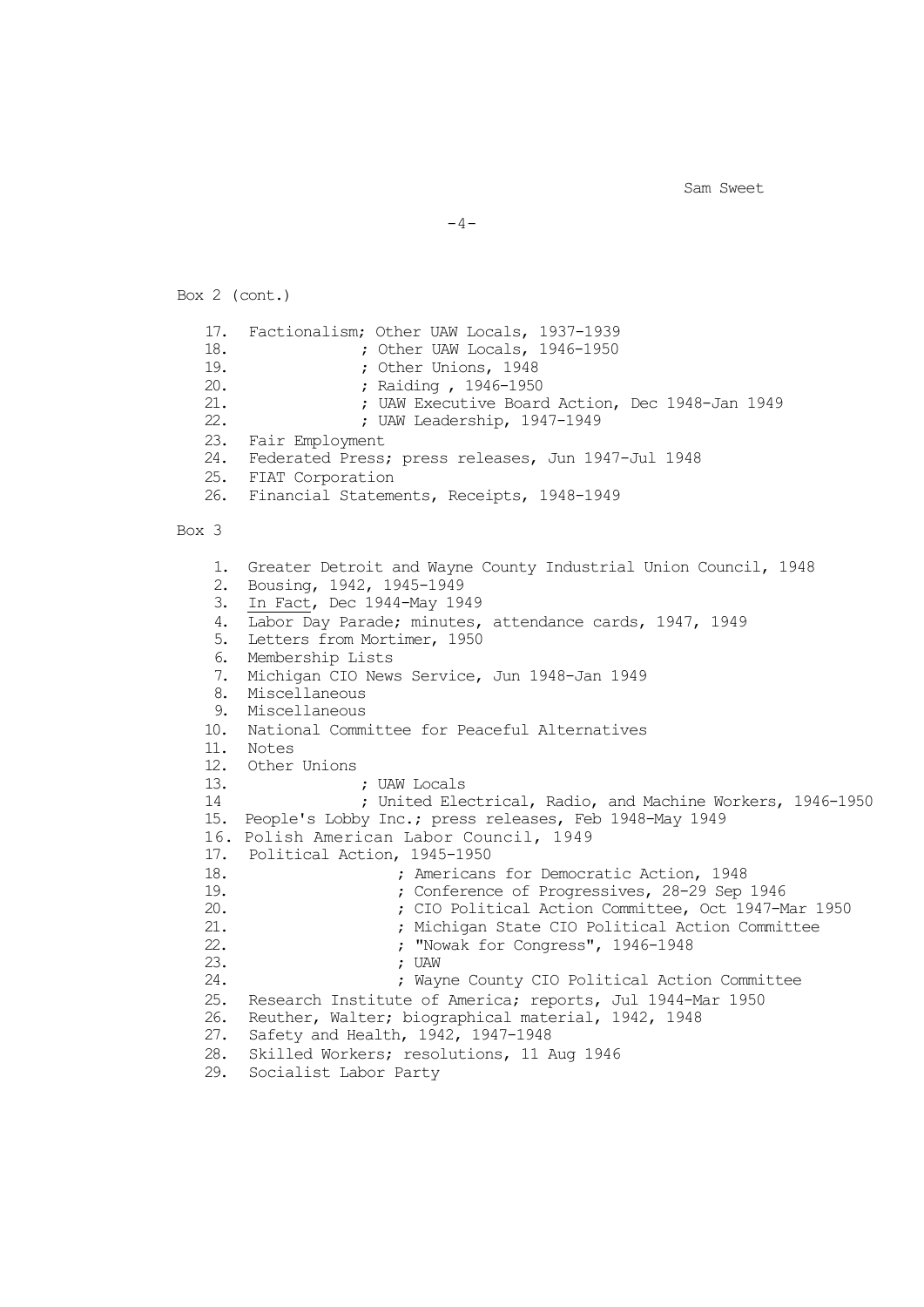-5-

Box 4 1. "Johannes Steel Report on World Affairs", Jim-Dec 1947<br>2. Social Security 2. Social Security<br>3. Songs 3. Songs<br>4. Sweet 4. Sweet, Sam; biographical material, 1939,1947-1950<br>5. Thomas, RJ; biographical material, 6 Jul 1942 5. Thomas, RJ; biographical material, 6 Jul 1942<br>6. Unemployment Compensation, 1948-1950 6. Unemployment Compensation, 1948-1950<br>7. propeals, ; appeals, 1947-1950 8. UAW; 10th Convention Report 9. ; 11th Convention, Nov 1947<br>10. ; 12th Convention, Jul 1949 10. **;** 12th Convention, Jul 1949<br>11. **;** International Executive B 11. ; International Executive Board, minutes, 1943-1948<br>12. ; International Executive Board, resolutions, 1949 12. ; International Executive Board, resolutions, 1949<br>13-14. ; Public Relations Dept, press releases, 8 Jan 194 13-14. ; Public Relations Dept, press releases, 8 Jan 1947-22 Feb 1950 15. United States Rubber Co. 16. Wayne County CIO Council, 1948 17. Workmen's Compensation 18. World Federation of Trade Unions 19. World War II 20. <br>
21. <br>
21. <br>
22. <br>
22. <br>
22. <br>
22. <br>
22. <br>
22. <br>
22. <br>
22. <br>
23. <br>
23. <br>
23. <br>
23. <br>
23. <br>
23. <br>
23. <br>
23. <br>
23. <br>
23. <br>
23. <br>
23. <br>
23. <br>
23. <br>
23. <br>
23. <br>
23. <br>
23. <br>
23. <br>
23. <br>
23. <br>
23. <br>
23. <br>
23. <br>
23. <br>
23. <br><br> 21. ; Price Control and Rationing, 1942 22. <br>
23. <br>
23. <br>
23. <br>
23. <br>
23. <br>
23. <br>
23. <br>
23. <br>
23. <br>
23. <br>
23. <br>
23. <br>
23. <br>
23. <br>
23. <br>
23. <br>
23. <br>
23. <br>
23. <br>
23. <br>
23. <br>
23. <br>
23. <br>
23. <br>
23. <br>
23. <br>
23. <br>
23. <br>
23. <br>
23. <br>
23. <br>
23. <br><br><br><br><br><br><br><br><br><br><br><br><br><br> 23. <br>
24. ; Reconversion<br>
24. ; Veterans' Ber 24. ; Veterans' Benefits<br>25. ; Women ; Women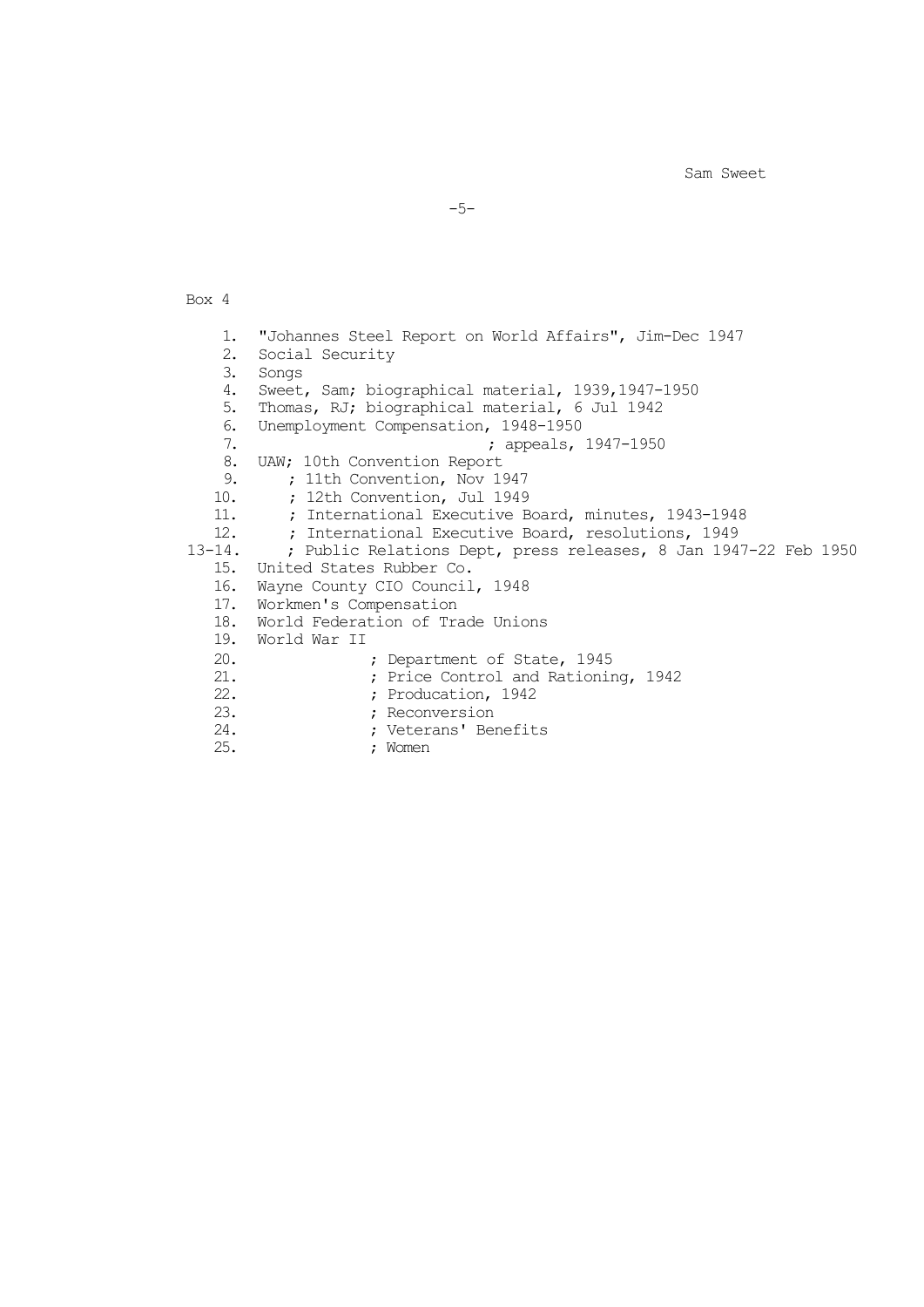-6-

### Series II Local 742 1943-1945 Boxes 5-7

Correspondence, membership lists, minutes, housing applications and other items collected by Sweet while in Local 742. This series contains both the office files generated by Sweet in his capacity as Education Director of the Local and printed materials concerning subjects of interest to him. These interests include civil rights and discrimination, workers' education, safety and health, and labor's role in World War" II. This series is also strong in materials relating to the problem of housing during the War, and the political activities of the UAW. The files are arranged alphabetically by broad subject or originating body and cover the years 1943-1945.

### Box 5

| 1.          | Briggs Co. and UAW; Agreement, 1945             |  |  |
|-------------|-------------------------------------------------|--|--|
| 2.          | Chief Stewards, 1944-1945                       |  |  |
|             | 3. Civil Rights Federation                      |  |  |
|             | 4. Committee Membership                         |  |  |
|             | 5. Communist Party, 1944                        |  |  |
|             | 6-10. Correspondence, Jun 1943-Jun 1945         |  |  |
|             | 11. Counter Attack, 15 Dec 1944                 |  |  |
|             | 12. Education, 1943-1944                        |  |  |
| 13.         | ; 1st Education Convention, 20-21 Nov 1943      |  |  |
| 14.         | ; 2nd Education Convention, 29 Oct 1944         |  |  |
| 15.         | ; Class Attendance                              |  |  |
| 16.         | ; Committees, Councils                          |  |  |
| 17.         | ; Labor Schools, Workers' Education             |  |  |
| 18.         | ; Region 1 Education Committee                  |  |  |
|             | 19-20. Elections; Local 742                     |  |  |
| 21.         | ; Other UAW Locals                              |  |  |
|             | 22. Housing, 1943-1944                          |  |  |
| $23 - 24$ . | ; Applications, Nov 1943-Oct 1944               |  |  |
| 25.         | ; Conferences, Meetings, 1944                   |  |  |
| 26.         | ; DetroitToday and Tomorrow, Sep 1944, Jan 1945 |  |  |
| 27.         | ; House and Senate Bills, 1944                  |  |  |
| 28.         | ; Pamphlets                                     |  |  |
|             |                                                 |  |  |

#### Box 6

- 1. Housing; Rent Control, 1943-1944
- 2. Leaflets
- 3. Michigan CIO Council
- 4. Miscellaneous
- 5. National Aircraft Wage-Hour Conference, 28-29 Feb 1944
- 6. National Maritime Union, 1943
- 7. Notes
- 8. People's Institute of Applied Religion, 1944
- 9. Political Action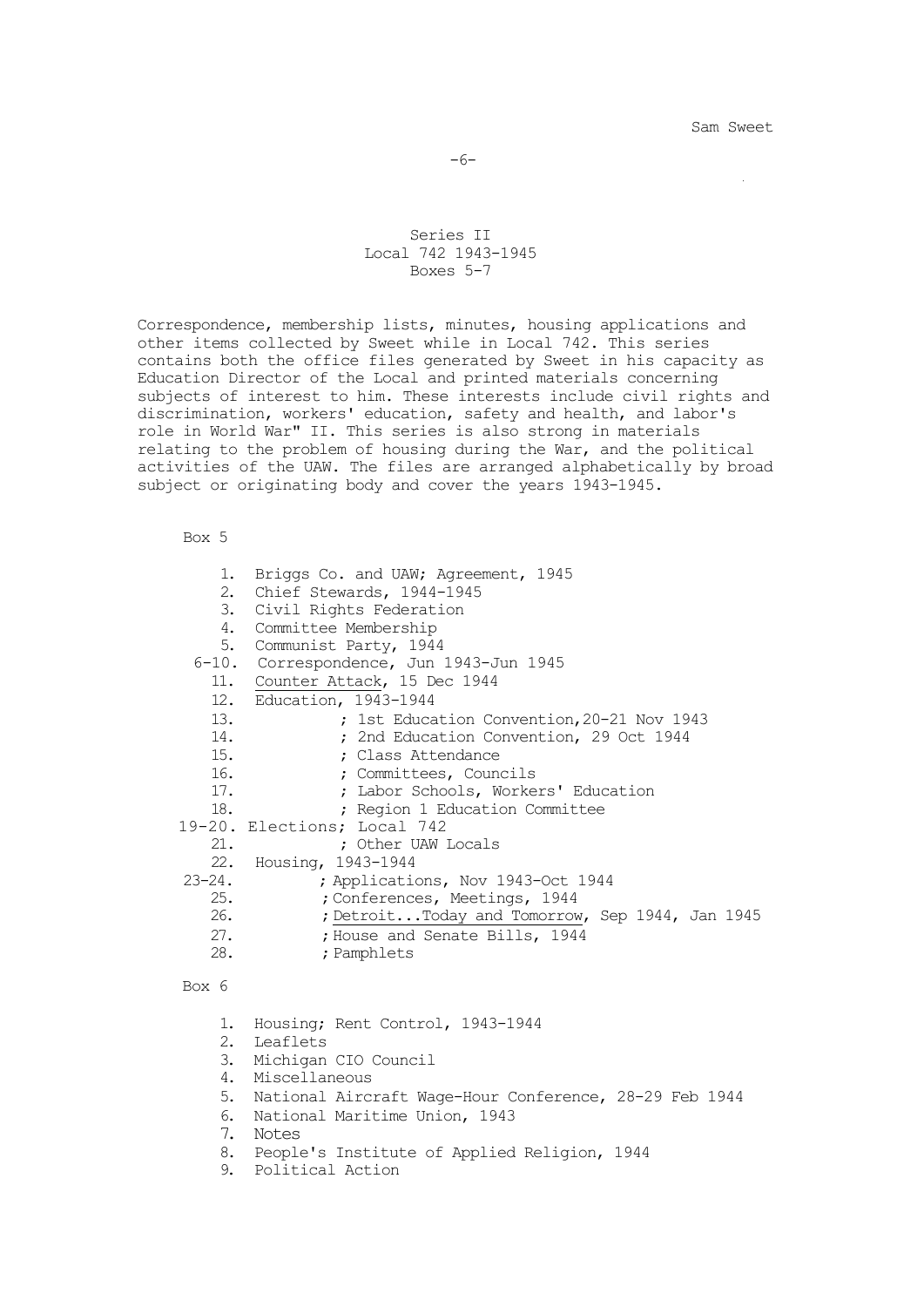```
Box 6 (cont.)
   10. Political Action; CIO Political Region 6, 1944
   11. (a) the congressional Records, Apr 1943-May 1944<br>12. Tair Practices Committee
   12. ; Fair Practices Committee
                        ; Greater Detroit and Wayne County
                          Industrial Union Council
   14. ; Local 742
   15. ; No-strike Pledge
   16. ; Political Education Campaign, Dec 1944- Jan 1945
   17. ; UAW, Aug 1943-Oct 1944
                         ; Wayne County CIO
   19. Safety and Health, Sep 1943- Jan 1945
   20. ; UAW Medical Research Institute, 1944
                          ; UAW Medical Research Institute, referral
                           forms, 1943-1944
   22. "Social and Labor Problems of Peru and Uruguay"
   23. Social Security
   24. Songs<br>25. Subsic
       Subsidies
   26. Sweet, Sam; biographical material, 1943-1945<br>27. Unemployment Compensation
   27. Unemployment Compensation<br>28. UAW; 8th Convention, 1943
   28. UAW; 8th Convention, 1943
   29. <br>30. ; Pecreation Institute, 30.
           30. ; Recreation Institute, 30 Oct 1944
   31. United States Rubber Co., 1943
   32. Women, Apr 1943-1944
   33. ; Child Care
   34. ; UAW Conference, Dec 1944<br>35. World Peace
       35. World Peace
```
-7-

### Box 7

1-2. World War II 3. ; Office of Civilian Defense 4. <br>  $\begin{array}{ccc} \text{4.} \\ \text{5.} \end{array}$  ; Office Oontrol and Rationing<br>  $\begin{array}{ccc} \text{5.} \\ \text{6.} \end{array}$ 5.  $\begin{array}{ccc} 5. & \cdot & \cdot & \cdot \\ 6. & \cdot & \cdot & \cdot \\ \end{array}$  Frice Control and Rationing<br>5.  $\begin{array}{ccc} 5. & \cdot & \cdot & \cdot \\ \cdot & \cdot & \cdot & \cdot \\ 5. & \cdot & \cdot & \cdot \\ \end{array}$ 6. ; UAW War Policy Division, Sep 1943- Apr 1944 7. ; Wage Stabilization, 1943 8. (a) 3. Example 9. (8) Page Stabilization<br>8. (8) Page Stabilization<br>8. (8) Page Stabilization 9. ; War Assets Administration 10. ; War Labor Board, May 1943- Nov 1944<br>11. ; War Manpower Commission 11. **In the Many Production Solution School**<br>12. **In the Many Production Board** 12. **; War Production Board**<br>13. **In the War Writers' Board, 2** ; War Writers' Board, Apr 1944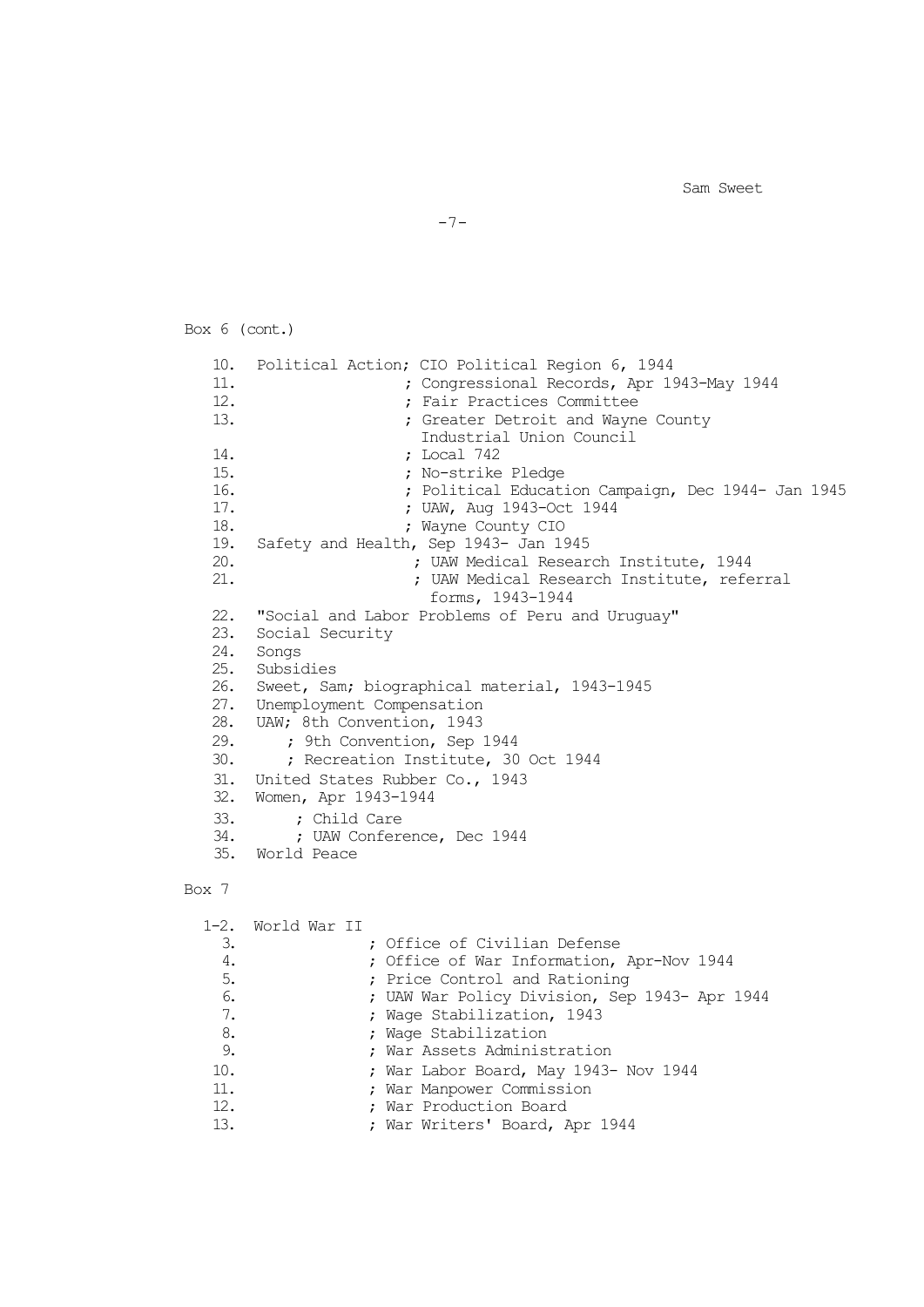Series III Progressive Party 1948-1952 Box 8

Leaflets, newsletters, press releases, convention materials, and other items relating to the Henry Wallace--Progressive Party campaign for President in 1948. The leadership of Sweet's Local 51 was actively involved in the Auto Workers' National Committee for Wallace and Taylor. The files are arranged alphabetically by topic or by type of material and cover the campaign and the period January 1948 to June 1952.

Box 8

1. Auto Workers' National Committee for Wallace and Taylor 2. Citizen, May, Oct 1948 3. Executive Committee; minutes, 2 Oct 1948 4. Facts for Action, 27 Sep, 4 Oct 1948 5. Facts on the Wallace Campaign, Jul, Oct 1948 6. Films 7. Leaflets 8. Michigan Progressive Party, 27 Apr-Nov 1948<br>9. press releases. 9. ; press releases, 16 Apr-25 Oct 1948 ; State Convention, 18 Sep 1948 11. National Committee, Oct 1948 12. National Convention; Agenda, Schedules, 23-25 Jul 1948<br>13. ; Calls, 23-25 Jul 1948 13. ; Calls, 23-25 Jul 1948 14. <br>
15. ; press releases. 23-25 Jul 1948<br>
15. ; press releases. 23-25 Jul 194 15. <br>
16. ; Rules Committee Report<br>
16. ; Rules Committee Report 16. (a) the committee Report (17. a) the committee Report (17. a) the contract of the contract of the contract of the contract of the contract of the contract of the contract of the contract of the contract of the contract 17. ; Speeches, Statements 23-25 Jul 1948 18. National Labor Committee, 4 Oct 1948 19. Organizer, 4 Jun 1948 20. Post-election Letters and Speeches, 19 Nov 1948-19 Jun 1952 21. Press Releases, 15 Mar-27 Oct 1948<br>22. Progressive Citizen, Feb 1948 Progressive Citizen, Feb 1948 23. Public Relations Dept., 2i May-8 Oct 1948 24. Radio Schedule, Oct 1948 25. Score; Vol I #2,4-9, Vol II #1-8, Jun-Oct 1948 26. Songs 27. Wallace Speeches, 17 Jan-11 Oct 1948 28. Women for Wallace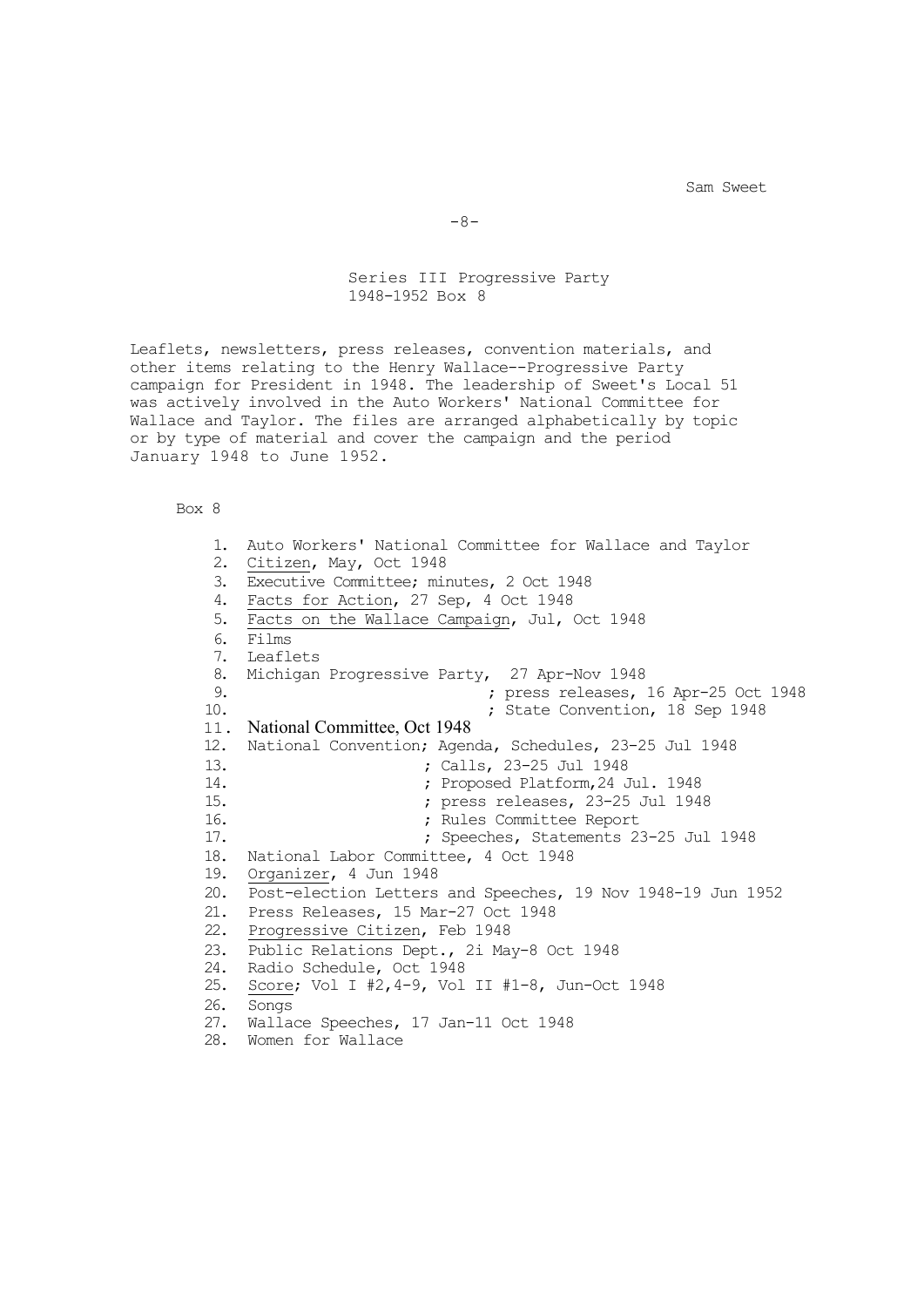$-9-$ 

Index to Subjects and Correspondence (correspondence is indicated by an asterisk)

5:22,  $6:15$ ,  $6:28$ . See Also<br>Factionalism Agriculture, 3:3, 3:19, 4:21,<br>7:1, 8:4, 8:10, 8:14; farm Anti-Semitism, 1:1, 4:1, 4:14,<br>5:11, 5:17, 6:8 Apprentice Training Program, 1:2 Danowski, Frank, 1:6, 2:20-21<br>Arbitration, 3:8, 6:4, 7:10 2:15-16, 2:20-21 Arbitration, 3:8, 6:4, 7:10<br>Association of Catholic Trade Unionists, 3:5 3:20, 6:9, 8:27. See Also<br>Atomic Bomb, 3:3, 3:29 3:20 Roosevelt, Franklin D. Austin-Wadsworth Bill (1943),  $6:3$ , 7:11 6:3, 7:11 Denham, Robert, 1:14, 3:23<br>Automation, 3:29 Detroit Historical Museum, Beacon, 1:2, 2:15-16, 2:21, 3:17 Detroit, History of, 5:28<br>Black Legion, 1:11, 6:8. See Dewey, Thomas E., 3:13, 3:17, Black Legion, 1:11, 6:8. See<br>Also Civil Rights Also Civil Rights 4:13-14, 8:17, 8:25<br>Blacks: discrimination, 1:3, Dies Committee, 5:3, 6:3 2:12, 2:22-23, 3:3, 3:8,<br>3:11, 3:24, 5:3, 5:13, 6:17, <br>Activities Committee 3:11, 3:24, 5:3, 5:13, 6:17, Activities Committee 6:28, 7:4, 8:7, 8:14, 8:20-21; \*Di Gaetano, Nick, 1:9 Civil Rights, Housing<br>Buckley, L. C., 5:13, 5:19-20 Child Care,  $4:25$ ,  $6:29$ ,  $6:33$ ,  $7:4$ . See Also Women 7:4. See Also Women Eisenhower, Dwight D., 3:17-18<br>China, 1:5, 4:1, 8:20 Equality of Sacrifice Program, 2:23, 3:3, 3:12, 3:19,<br>3:23, 4:1, 4:13-14, 5:3,<br>Farm Equipment Workers, 2: 8:14, 8:20 Raiding<br>Collective Bargaining, 2:10, Fascism, 3:3

Addes, George, 2:22, 4:11, 5:14, Committee for UAW-CIO Progress and 5:22, 6:15, 6:28. See Also Unity, 2:22 Communication Workers of America,  $2:24$ 7:1, 8:4, 8:10, 8:14; farm Communist Party, 1:11-13, 2:16, 2:19, prices, 7:4-5; labor, 2:6 2:22, 3:7, 3:12, 3:17, 5:5, 8:15,<br>Americans for Democratic Action, 8:20. See Also Civil Rights icans for Democratic Action, 8:20. See Also Civil Rights<br>3:18, 4:13 Conference of Studio Unions, 3:12 3:18, 4:13 Conference of Studio Unions, 3:12<br>Anderson, John, 2:14 Cooperatives, 1:15, 2:9, 2:22, Cooperatives, 1:15, 2:9, 2:22,<br>3:27, 6:29 Coughlin, Charles E., 1:6, 5:3, 5:18<br>Danowski, Frank, 1:6, 2:12-13, ociation of Catholic Trade Democratic Party, 3:5, 3:7, 3:17,<br>Unionists, 3:5 3:20, 6:9, 8:27. See Also Roosevelt, Franklin D., Truman<br>Harry S. Detroit Historical Museum, 5:20<br>Detroit, History of, 5:28 Dies Committee, 5:3, 6:3-4, 7:2.<br>See Also House Un-American housing, 5:22, 5:25, 5:28; Doll, Tracey, 2:15, 2:22, 3:17, 4:16<br>newspapers, 3:14. See Also Eastern Europe, 3:16, 4:1. See Also Eastern Europe, 3:16, 4:1. See Also<br>Soviet Union Buckley, L. C., 5:13, 5:19-20 Education, 1:16, 1:19, 2:1-11, 3:3, California CIO Council, 2:19 5:4, 5:7-8, 5:10, 5:12-18, 6:3 California CIO Council, 2:19 5:4, 5:7-8, 5:10, 5:12-18, 6:3,<br>Chichocki, James, 2:15, 5:4, 6:29, 6:32, 8:14; courses, 1:19 hocki, James, 2:15, 5:4, 6:29, 6:32, 8:14; courses, 1:19,<br>5:13, 5:19-20 2:4-5, 4:4, 5:12, 5:17; federal 2:4-5, 4:4, 5:12, 5:17; federal<br>aid, 3:19, 3:24 China, 1:5, 4:1, 8:20<br>Crysler, 1:6-10, 1:16, 2:20, Factionalism, 1:14, 2:12-22, 3:5, ler, 1:6-10, 1:16, 2:20,<br>3:5; strike 1947, 2:24;<br>3:11-14, 4:9, 4:13, 4:16. Se 3:5; strike 1947, 2:24; 3:11-14, 4:9, 4:13, 4:16. See<br>strike 1948, 4:14, 8:27; Also Raiding, Reuther, Walter strike 1948, 4:14, 8:27;<br>strike 1950, 4:14 Fair Employment Practices, 1:11, 2 strike 1950, 4:14 Fair Employment Practices, 1:11, 2:23,<br>Civil Rights, 1:11-13, 1:19, 3:20, 3:24, 4:9, 4:13, 6:9, 6:12, 1 Rights, 1:11-13, 1:19,<br>2:23, 3:3, 3:12, 3:19,<br>3:20, 3:24, 4:9, 4:13, 6:9, 6:12,<br>3:23, 3:3, 3:12, 3:19,<br>6:29, 6:32, 7:1, 8:10 3:23, 4:1, 4:13-14, 5:3,<br>5:18, 6:6, 6:8, 8:8-10,<br>3:12, 4:13. See Also Factional 5:18, 6:6, 6:8, 8:8-10, 3:12, 4:13. See Also Factionalism, ective Bargaining, 2:10, Fascism, 3:3, 5:17, 6:9, 7:1<br>4:13 Films, 5:12, 5:16, 7:1, 7:4, Films, 5:12, 5:16, 7:1, 7:4, 8:6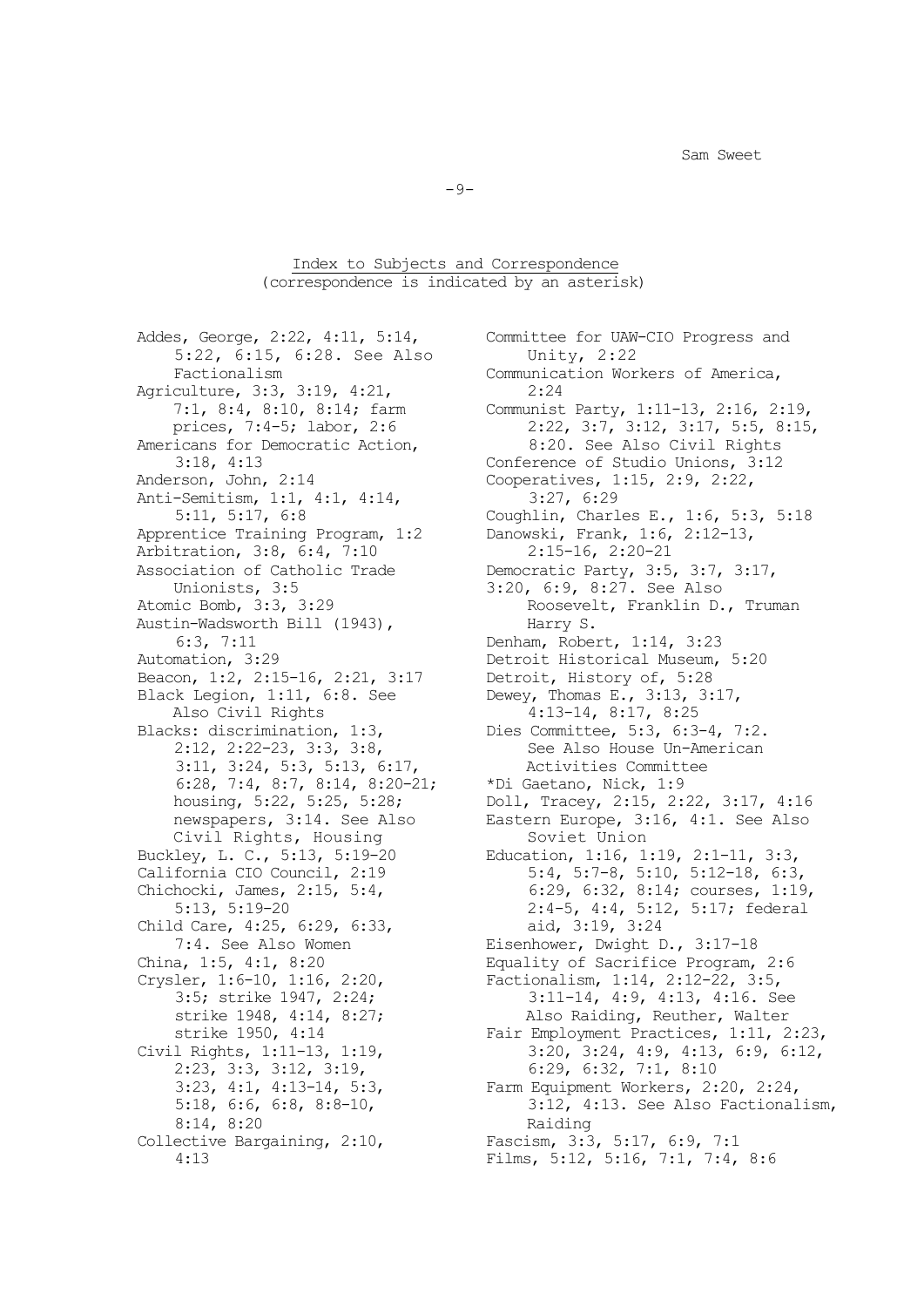$-10-$ 

Gangsters: in union, 3:13, 4:8 McGee, Fibber, 7:13<br>Ganlev, Nat, 1:9, 2:15 Mexican Americans, 3 Greater Detroit and Wayne County<br>Industrial Union Council, 2:19, Industrial Union Council, 2:19, Mundt-Nixon Bill (1948), 8:25,<br>6:13 8:27, See Also Communist F 6:13 8:27. See Also Communist Party<br>Greece, 3:8, 4:1 Murray, Philip, 3:5, 6:28 Greece, 3:8, 4:1 Murray, Philip, 3:5, 6:28<br>House Un-American Activities Mational Lawyers' Guild, 1 Committee, 1:11, 3:3, 3:23, 8:9. See Also Civil Rights 8:9. See Also Civil Rights No Strike Pledge, 6:15, 6:29, 6:32<br>Housing, 1:11, 2L9, 2:24, 3:2, Nowak, Stanley, 1:11, 3:17, 3:22  $3:19, 4:24, 5:6-7, 5:22-28,$ <br>6:13, 6:17, 6:29, 7:4, rent control, 3:15, 3:20-21, 3:8, 4:15, 3:20-21, 4:31 6:1 6:31 Hungary, 2:24<br>Immigration, 1:12. See Also Political Action, 1:11-13, 2:23-International Longshoremen's<br>Union, 3:12, 8:18, 8:21, 8:25 Israel, 1:1, 4:1, 4:9, 8:14;<br>Zionism, 3:8. See Also Anti-Semitism 3:1, 3:15, 3:19, 3:24-25, 4:9,<br>Jeffries, Edward, 1:1, 3:17 4:14, 5:9, 6:1, 6:28, 6:32,7:5 Jobs Training, 6:3-4<br>Killgore Bill, 6:17, 6:24<br>in war time, 2:10, 4:21, 7: Killgore Bill, 6:17, 6:24 in war time, 2:10, 4:21, 7:2<br>Korea, 3:10, 4:1 Progressive Party, 1:11, 1:13, 2: Korea, 3:10, 4:1 Progressive Party, 1:11, 1:13, 2:9,<br>
Ku Klux Klan, 5:3, 5:18 2:24, 3:7, 3:13, 3:17, Box 8. Labor Day Parade, 1:16, 2:5, 3:4<br>Labor-Management Production Committees, 4:22 Raiding, 1:8, 1:14, 2:20, 2:24,<br>Labor Unions: in China, 1:5; 3:5, 3:11-12, 3:14. See Al in the South, 6:3; in Wartime, Workers,<br>2:6, 5:12 Workers  $2:6$ ,  $5:12$ <br>Lamp,  $1:12$ Lamp, 1:12 Recipes, 1:18<br>Lanham Housing Act, 5:22, 5:28 Reconversion, Lesinski, John, 3:22-23<br>Life Insurance, 1:6, 1:10 Life Insurance, 1:6, 1:10<br>
Local 7 Defense Committee, 1:11 4:11, 5:10, 6:30, 6:34; Christn Martin, Homer, 2:12, 2:15-22, 3:5<br>Mathews, Norman, 1:9, 2:16, 2:18, 4:11, 4:13-14<br>
\*Mazey, Emil, 2:21<br>
\*Mazey, Emil, 2:21<br>  $\frac{3:5}{3:11}$ , 3:26, 4:9-11, 4:13; Mazey, Emil, 2:16, 2:18,<br>4:10-11, 4:13-14

Mexican Americans, 1:12, 8:20.<br>See Also Civil Rights National Lawyers' Guild, 1:11.<br>See Also Civil Rights Nowak, Stanley, 1:11, 3:17, 3:22<br>Office of War Mobilization, 7:1 6:13, 6:17, 6:29, 7:4,<br>8:10, 8:14; mixed, 3:17;<br>Pension Plan, 1:6-7, 1:9-10, 2:16 Pension Plan, 1:6-7, 1:9-10, 2:16,<br>3:8, 4:1, 4:12, 4:15, 4:19, Immigration, 1:12. See Also Political Action, 1:11-13, 2:23-24, McCarren-Walter Act 3:1-3, 3:7, 3:17-24, 4:11, 5:4,<br>Incentive Pay, 6:4, 7:2 5:9, 5:12-13, 6:4, 6:9-18, 5:9, 5:12-13, 6:4, 6:9-18,<br>6:29, Box 8 Poll Tax, 2:22, 3:24, 5:3, 5:13,<br>6:8, 6:14, 6:29, 6:32 Zionism, 3:8. See Also Price Control and Rationing, 1:14-15,<br>Anti-Semitism 3:1, 3:15, 3:19, 3:24-25, 4:9, Jeffries, Edward, 1:1, 3:17 4:14, 5:9, 6:1, 6:28, 6:32,7:5;<br>Jobs Training, 6:3-4 inflation, 2:9, 2:24, 3:20; 2:24, 3:7,  $3:13$ , 3:17, Box 8.<br>See Also Wallace, Henry or-Management Production<br>
Committees, 4:22 (Committees, 4:22)  $3:5$ ,  $3:11-12$ ,  $3:14$ . See Also<br>Factionalism, Farm Equipment in Italy, 7:2; in Peru, 6:23;<br>in the South, 6:3; in Wartime, Workers, United Electrical Reconversion, 3:25, 4:23, 6:3-4,<br>6:29, 7:1-2 Local 7 Defense Committee, 1:11 4:11, 5:10,6:30, 6:34; Christmas<br>
Local 174, 2:17, 3:11, 3:23, Party, 1:2, 1:16, 2:4, 4:14, 6:4 1 174, 2:17, 3:11, 3:23,<br>3:26, 4:16. See Also films, 5:12. See Also Songs 3:26, 4:16. See Also films, 5:12. See Also Songs<br>Reuther, Walter Religion, 6:8; in China, 1:5; and Religion, 6:8; in China, 1:5; and<br>unions,  $3:14$ ; in war,  $5:12$ news, Norman, 1:9, 2:16, 2:18,<br>4:11, 4:13-14<br>3:5, 3:11, 3:26, 4:9-11, 4:13;<br>3:11, 3:26, 4:9-11, 4:13; assassination attempt, 1:2, 4:14.<br>See Also Local 174, 4:10-11, 4:13-14<br>Roosevelt, Franklin D., 2:10, 3:3, 3:18-19,<br>McCarren-Walter Act, 1:11-12, 3:14<br>4:19, 4:21, 6:9, 6:17-18, 6:29, 7:5 4:19, 4:21, 6:9, 6:17-18, 6:29, 7:5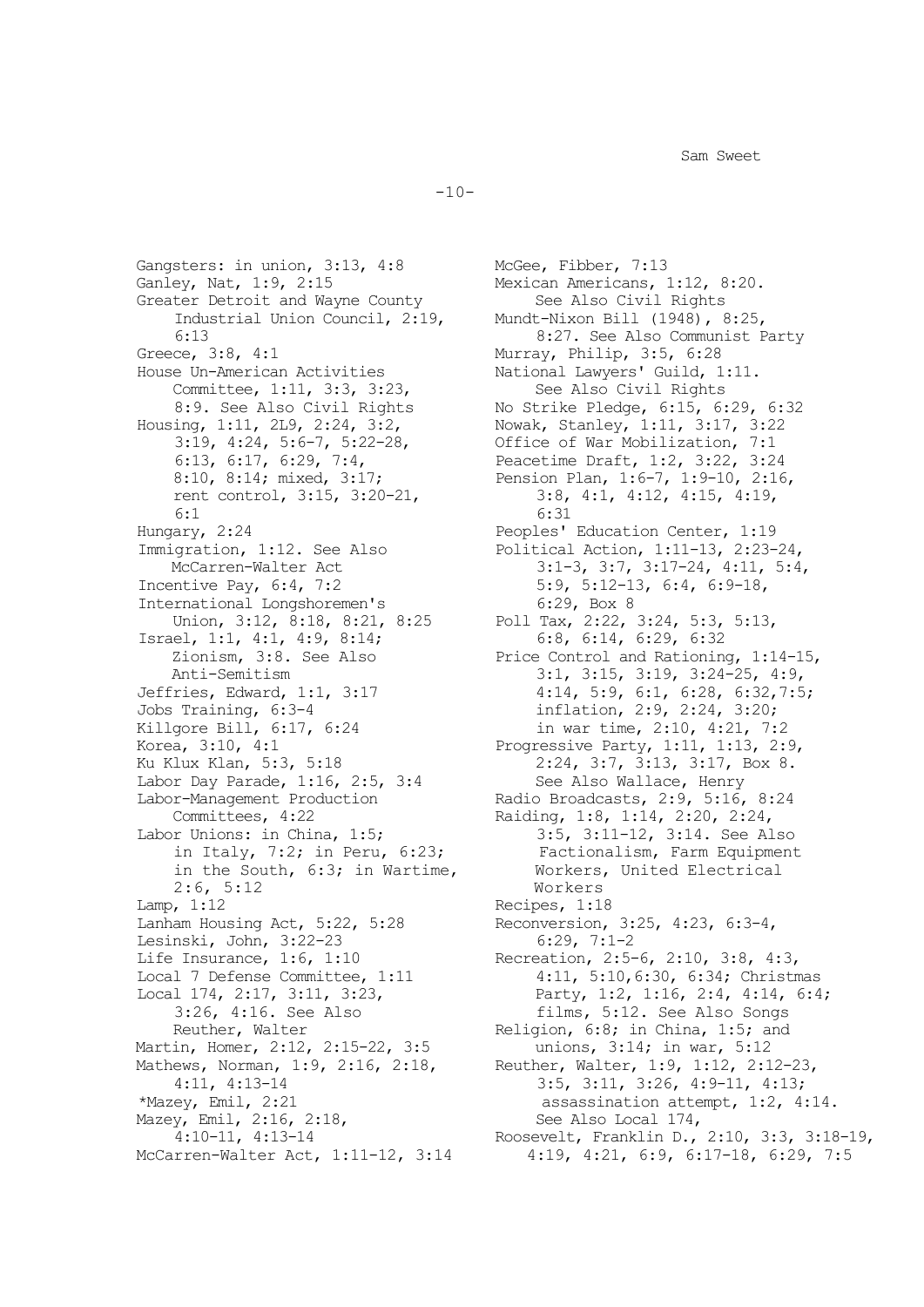-11-

Rosenbergs, 1:11 United Public Workers, 3:12<br>
Safety and Health, 1:2, 1:9-10, Veterans, 1:19, 2:3, 2:18, 2 2:1-3, 2:10, 3:3, 3:22, 3:27,<br>6:3, 6:13, 6:19-21, 6:23, 6:32, 8:14; insurance, 3:15, 4:1, 4:12, 4:14; workmen's compensation, 3:8, 4:14; workmen's compensation, 3:8, Wages, 1:6, 1:8, 1:14, 2:9, 2:15,<br>3:15, 4:17, 8:10. 3:24, 4:14, 7:10; quaranteed 3:15, 4:17, 8:10.<br>
Selective Service, 7:11 3:24, 4:14, 7:10; guaranteed, 3elective Service, 7:11 3:34, 4:9, 4:12, 4:18; Smith, Gerald K., 5:3, 5:18<br>Smith Act (1940), 1:13 Smith-Connally Act (1943), 6:9, 6:17,<br>6:28 6:28 Wagner Act, 3:1, 4:13, 6:13, 7:1<br>Social Security, 1:10, 2:1-2, 2:16, Wagner-Murray-Dingall Social Sec Soldier's Vote, 3:24, 6:3, 6:9, 6:17,<br>6:29, 6:32, Songs, 2:10, 4:3, 5:13, 6:24, 6:34, 8:26 8:26 Women, 2:22-23, 3:10, 4:25, 5:4, 5:8,<br>Soviet Union, 1:17, 3:15-16, 3:23, 5:10, 5:12, 5:12, 5:15, 6:9, 6:22, 6:28 Stewards' Council: Local 51, 3:8 employment, 6:32-3<br>Sweet, Sam, 1:12, 2:7, 2:11, 3:4, health, 3:27, 4:6 Sweet, Sam, 1:12, 2:7, 2:11, 3:4,<br>4:4, 5:4, 5:13-14, 6:26 Taft-Hartley Act (1947), 1:2, 1:11,<br>1:14, 1:16, 2:15-18, 2:22, 2:24, 3:1, 3:5, 3:7, 3:17, 3:20-24,<br>4:9, 4:13, 8:18, 8:20-21, 8:25 4:9, 4:13, 8:18, 8:20-21, 8:25 World War II, 2:4, 2:6, 2:10, 4:19-25,<br>
\*Tauriello, Anthony F., 1:16 5:22, 6:3-4, 7:1-13. See Also Taxes, 1:6, 3:19-21, 3:23, 3:25, 4:13,<br>5:13, 6:9, 6:11, 6:13 Thomas, R. J., 1:17, 2:22, 4:5, 6:15 6:3,<br>Toy, Harry S., 1:2, 1:13 8:21 Toy, Harry S., 1:2, 1:13 Truman, Harry S., 1:2, 2:15, 2:24, 3:5, 3:7, 3:13, 3:17, 3:20, 4:1, 4:13,<br>6:9, 6:17, 8:17, 8:23 6:17, 8:17, 8:23<br>Union, 3:12 Typographical Unemployment Compensation, 1:6, 1:9-10, 1:14, 2:1-3, 2:15, 3:8, 3:24, 4:1, 4:6-7, 6:3, 6:23, 6:27 UAW War Policy Division, 4:21, 7:6 United Electrical Workers, 1:16, 2:19, 3:11, 3:14, 3:20, 4:13. See Also Factionalism, Raiding United Furniture Workers, 2:20 United Mine Workers, 2:24 United Nations, 1:2, 3:1, 3:10, 3:24, 4:1, 4:19-20, 4:22, 6:29, 8:14 United Office and Professional Workers of America, 3:12

Veterans, 1:19, 2:3, 2:18, 2:22,<br>3:19, 4:9, 4:11, 4:24, 5:25, 6:13, 6:27, 6:29, 7:2, 7:4, 7:6<br>Vietnam, 3:8 2:9, 3:24, 4:9, 4:12, 4:18;<br>minimum, 3:13, 4:9, 4:12; stabilisation, 6:28, 7:2, 7:8,  $7:11$ al Security, 1:10, 2:1-2, 2:16,<br>2:22, 3:15, 3:19, 3:24, 4:1-2, Bill, 1:6, 2:22, 3:19, 3:24, 6:17 2:22, 3:15, 3:19, 3:24, 4:1-2,<br>4:11, 6:11, 6:23 Wallace, Henry, 2:18, 2:21, 2:24, Wallace, Henry, 2:18, 2:21, 2:24,<br>3;7, 3:13, 3:17-18, 3:23, 4:13, 6:9, 6:17, Box 8. See Also<br>Progressive Party et Union, 1:17, 3:15-16, 3:23, 5:10, 5:12, 5:15, 6:9, 6:22, 6:28-29,<br>3:1, 5:5, 5:12, 6:11, 8:7, 8:23 7:2, 7:4, 8:9, 8:14-15, 8:21, 8:28; 4:1, 5:5, 5:12, 6:11, 8:7, 8:23 7:2, 7:4, 8:9, 8:14-15, 8:21, 8:28;<br>Steel Workers of America, 3:12 equal rights, 3:24, 5:16; post-war equal rights, 3:24, 5:16; post-war<br>employment, 6:32-34; safety and World Federation of Trade Unions,  $2:24$ ,  $4:18$ World Peace, 2:24, 4:1, 4:20, 6:9,<br>6:29, 6:35, 8:20, 8:23 5:22, 6:3-4, 7:1-13. See Also<br>Reconversion Youth, 1:19, 2:4, 2:8-9, 2:24, 4:19,<br>6:3, 6:29, 6:33, 7:2, 8:9-10, 8:14,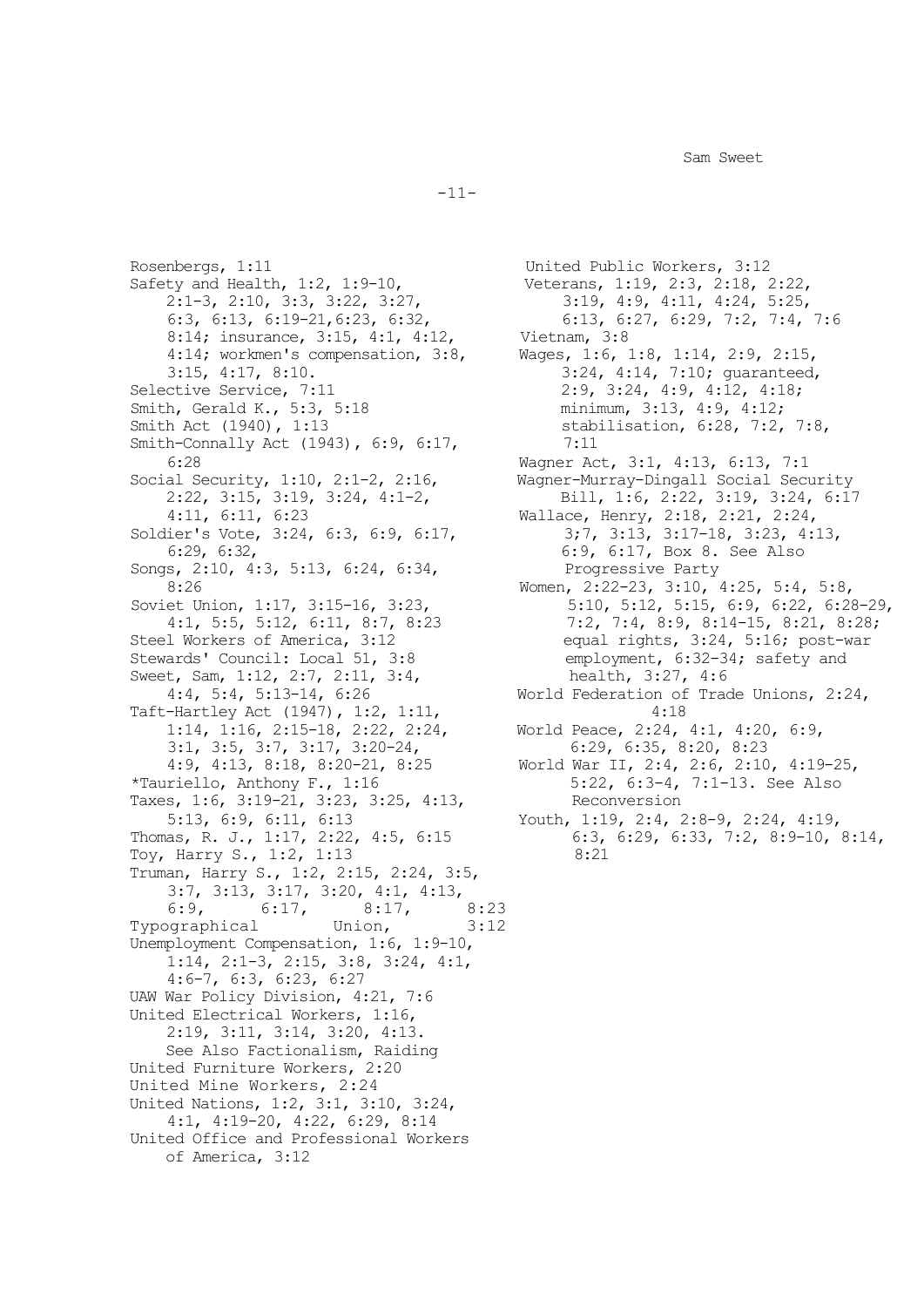# **Sam Sweet Papers, Part II**  1 linear foot 1940s-1980s

Walter P. Reuther Library, Wayne State University, Detroit, MI

Finding aid written by Aimee Ergas on August 2, 2010.

### **Accession Number**: 841

| <b>Creator:</b>          | Sam Sweet                                                                                                                                                                                                                                                                                                                                                                                                                                                                                     |
|--------------------------|-----------------------------------------------------------------------------------------------------------------------------------------------------------------------------------------------------------------------------------------------------------------------------------------------------------------------------------------------------------------------------------------------------------------------------------------------------------------------------------------------|
| <b>Acquisition:</b>      | The Sam Sweet Papers were placed in the Reuther Library on July 15,<br>1993.                                                                                                                                                                                                                                                                                                                                                                                                                  |
| Language:                | Material entirely in English.                                                                                                                                                                                                                                                                                                                                                                                                                                                                 |
| Access:                  | Papers are open for research.                                                                                                                                                                                                                                                                                                                                                                                                                                                                 |
| Use:                     | Refer to the Walter P. Reuther Library Rules for Use of Archival<br>Materials. Restrictions: Researchers may encounter records of a<br>sensitive nature - personnel files, case records and those involving<br>investigations, legal and other private matters. Privacy laws and<br>restrictions imposed by the Library prohibit the use of names and<br>other personal information which might identify an individual, except<br>with written permission from the Director and/or the donor. |
| Notes:                   | Citation style: "Sam Sweet Papers Part 2, Box [#], Folder [#], Archives of<br>Labor and Urban Affairs, Wayne State University"                                                                                                                                                                                                                                                                                                                                                                |
| <b>Related Material:</b> | Reuther Library Collections: Sam Sweet Papers Part 1; A-V and Library<br>collections.                                                                                                                                                                                                                                                                                                                                                                                                         |
|                          | Five photographs and small envelope of negatives from Part 2 transferred<br>to Reuther Archives Audiovisual Department.                                                                                                                                                                                                                                                                                                                                                                       |

**PLEASE NOTE: Folders in this collection are not necessarily arranged in any particular order. The box folder listing provides an inventory based on their original order. Subjects may be dispersed throughout the collection.**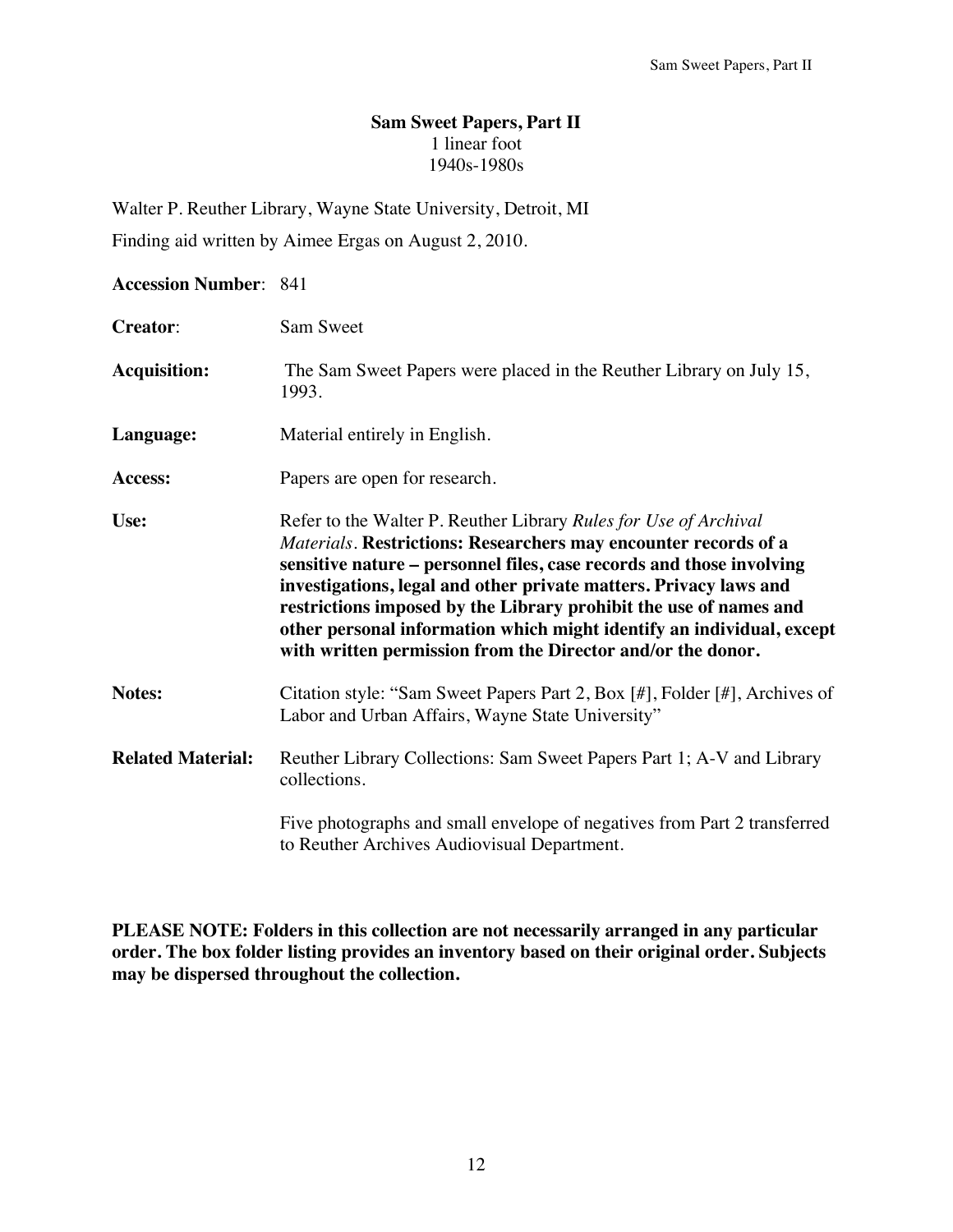## **Abstract**

See Part 1 for history.

Materials from the 1940s in Part II of the Sam Sweet Papers supplement those in Part I, with additional documents from the 1950s to 1980s representing his involvement with union retiree committees and other senior citizens' issues, such as housing and substance abuse.

## **Important Subjects:**

Senior citizens UAW Education Department UAW politics Union retiree committees

 **Important Correspondents:** 

Albert Kahn